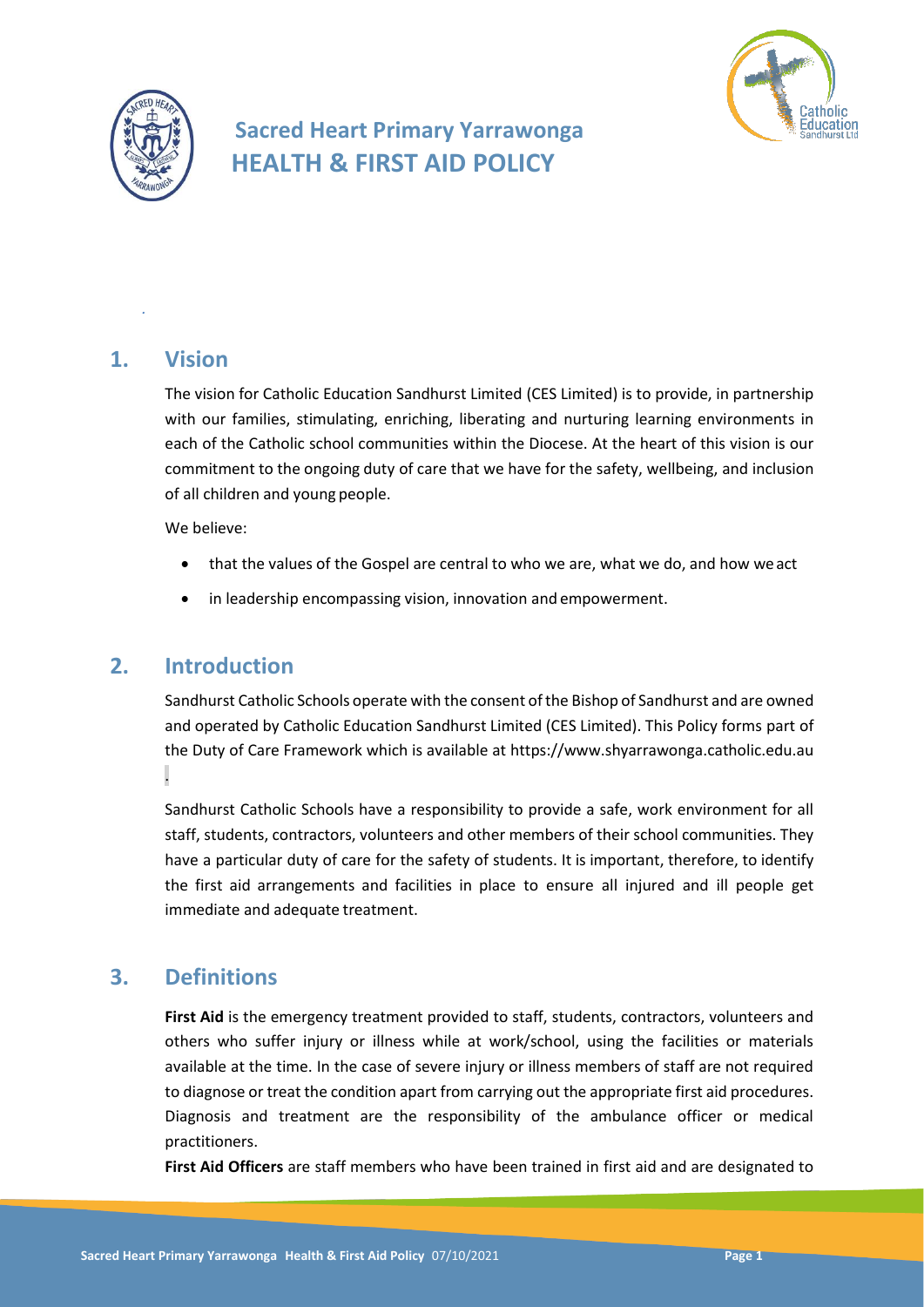provide initial care of ill or injured staff, students, contractors, volunteers or others. **School -** in addition to being a place for student learning it is also a **workplace** for CES Limited staff, contractors and volunteers.

### **4. Purpose**

Appropriate first aid facilities, training and resources must be in place in each Sandhurst Catholic school to meet the first aid needs of staff, students, contractors, volunteers and others in the workplace or school or involved in school approved activities, including those activities that take place off site or out of school hours.

## **5. Principles**

Sandhurst Catholic Schoolswill:

- engage with parents, guardians and/or carers of students to obtain all relevant information relating to the health needs of students
- ensure the care, safety and wellbeing of all students in relation to health and first aid is maintained at all times
- ensure that the management of student health records complies with the*, OHS Act 2004 (Vic), Health Records Act 2001 (Vic) and the Privacy Act 1988 (Cth)*
- assist students with all first aid and health care needs using procedures outlined in this policy, where this support cannot reasonably be undertaken by the students themselves
- will ensure that each staff member has adequate knowledge and first aid training
- maintain a register of staff, First Aid and Health Management training that is current at all times.

### **6. Scope**

This policy applies to all staff, students, contractors, volunteers and others in all schools and workplaces governed and operated by CES Limited.

# **7. Policy Statement**

First aid facilities to meet the needs of staff, students, contractors, volunteers and others must be in place in schools and for school approved activities, including off site activities such as camps and excursions and out of hours school events. Sufficient staff must be trained under the provisions of the *Occupational Health and Safety Act 2004 (Vic)* to ensure adequate provision of first aid based on the number of students, the activities being undertaken and the environment.

A First Aid Officer with current first aid qualifications must always be available to respond to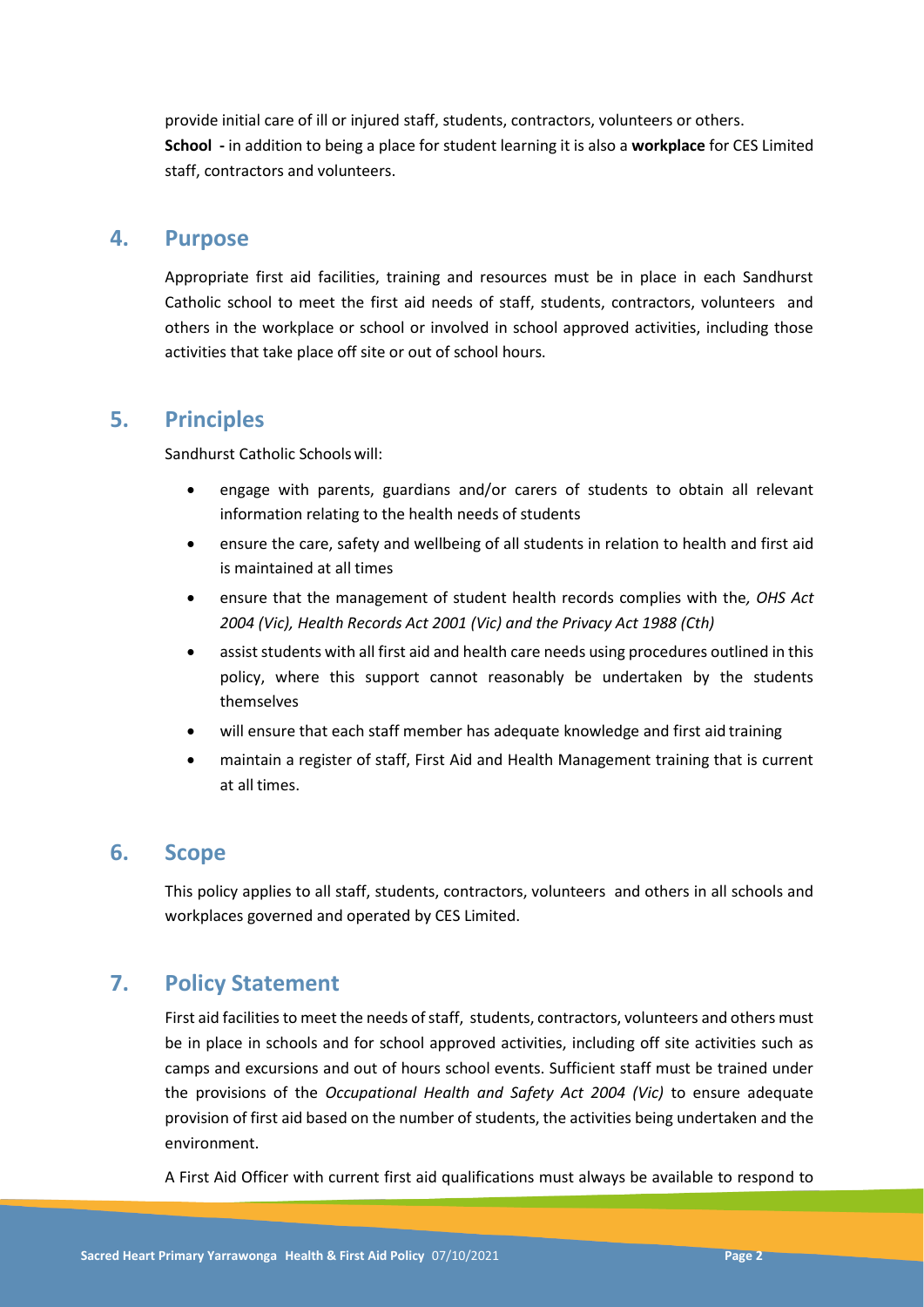and assist an ill or injured person. Additional staff with relevant training must be available depending on the student population, specific staff and student medical conditions, proximity to medical facilities and the nature of activities being undertaken.

Additional training for anaphylaxis management will be undertaken by all staff in schools.

A First Aid Risk Assessment will identify the minimum first aid requirements for a school and considers:

- the size and layout of the school buildings, external areas
- high risk areas technology and science laboratories, health and physical education facilities, performing arts facilities, workshops or maintenance areas, chemical storage areas
- the number of campuses
- the number of staff, students, contractors, volunteers and others in the workplace
- known medical conditions of staff and students
- previous incidents or trends in illness or injuries
- the nature and location of camps, excursions and other off-site activities
- school vehicles
- proximity to medical facilities and access to emergency services
- proximity of hazards in the school or local environment.

This Risk Assessment will identify the following:

- the number of designated first aid officers
- level of first aid training required and in accordance with the type of medical conditions of staff and students
- the location of first aid room, if required
- the number, location and contents of first aid kits.

The Risk Assessment is to be reviewed regularly to ensure that the first aid resources in the school continue to meet the needs of the school community.

A First Aid Risk Assessment is required to be completed where persons may be exposed to hazards that could result in serious injury or illness that would require immediate medical treatment This includes but is not limited to:

- Workshops/technology rooms
- Kitchens
- vehicles
- camps and excursions

A first aid risk assessment can also be completed specifically for areas or locations of the school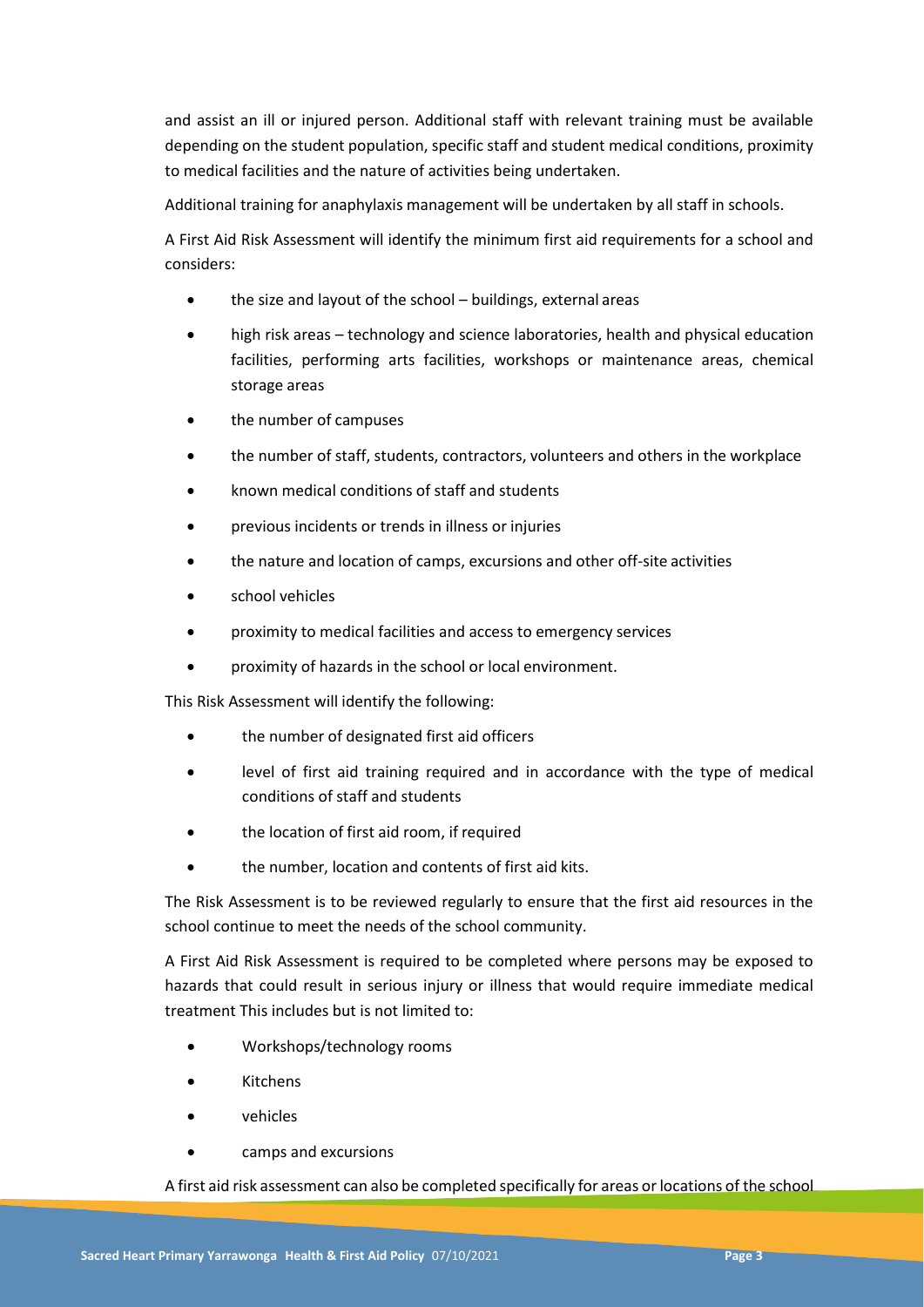where high risk activities are conducted, such as technology rooms, laboratories, and kitchens, by completing th[e CECV First Aid Risk Assessment checklist.](https://www.cecv.catholic.edu.au/OHS-WorkCover/Resources/First-Aid)

#### **7.1 First Aid Officer Training**

It is the responsibility of the Principal or their delegate to ensure that designated first aid officers have completed the recognised training. The First Aid Risk Assessment will determine the level of first aid training to be undertaken and the number of first aid officers required in the school.

The minimum training requirement is HLTAID003 – Provide First Aid. This certificate is to be renewed every three years. In addition, the refresher in Cardiopulmonary Resuscitation (CPR) HLTAID001 must be completed each year.

#### **7.2 First Aid Training for Staff**

All staff are to complete the refresher in Cardiopulmonary Resuscitation (CPR) HLTAID001 each year.

All staff are to attend two briefings on anaphylaxis management conducted at Sandhurst Catholic Schools by their Anaphylaxis supervisors. In compliance with Ministerial Order 706, it is recommended that all Victorian school staff undertake the Australasian Society of Clinical Immunology and Allergy (ASCIA) e-training course and have their competency in using an autoinjector tested in person within 30 days of completing the course. Staff are required to complete this training every two years.

Training in the management of asthma should be undertaken annually. Depending on the student population, additional training in other medical conditions, such as diabetes or epilepsy may be recommended following the first aid risk assessment

A register of all first aid training is kept in the school by a person nominated by the Principal of each Sandhurst Catholic School. Responsibility for this will be recorded in the relevant person's role description.

#### **7.3 Responsibilities of first aid officers**

First aid officers provide initial care to injured or ill staff, students, contractors, volunteers or others by delivering first aid treatmentin accordance with the level oftheir training. They are not required to diagnose conditions or to provide ongoing medical assistance. When appropriate, the first aid officer will refer the ill or injured person to additional medical advice or assistance. The first aid risk assessment will determine the appropriate number of staff designated as First aid officers in each school. Principals of Sandhurst Catholic Schools must ensure there are adequate staff trained in first aid to meet the needs of the particular school environment and population.

#### **7.4 Location of first aid**

Where it is determined that a first aid room is required in a school, the location of this room must be known and easily accessible by the school community and emergency